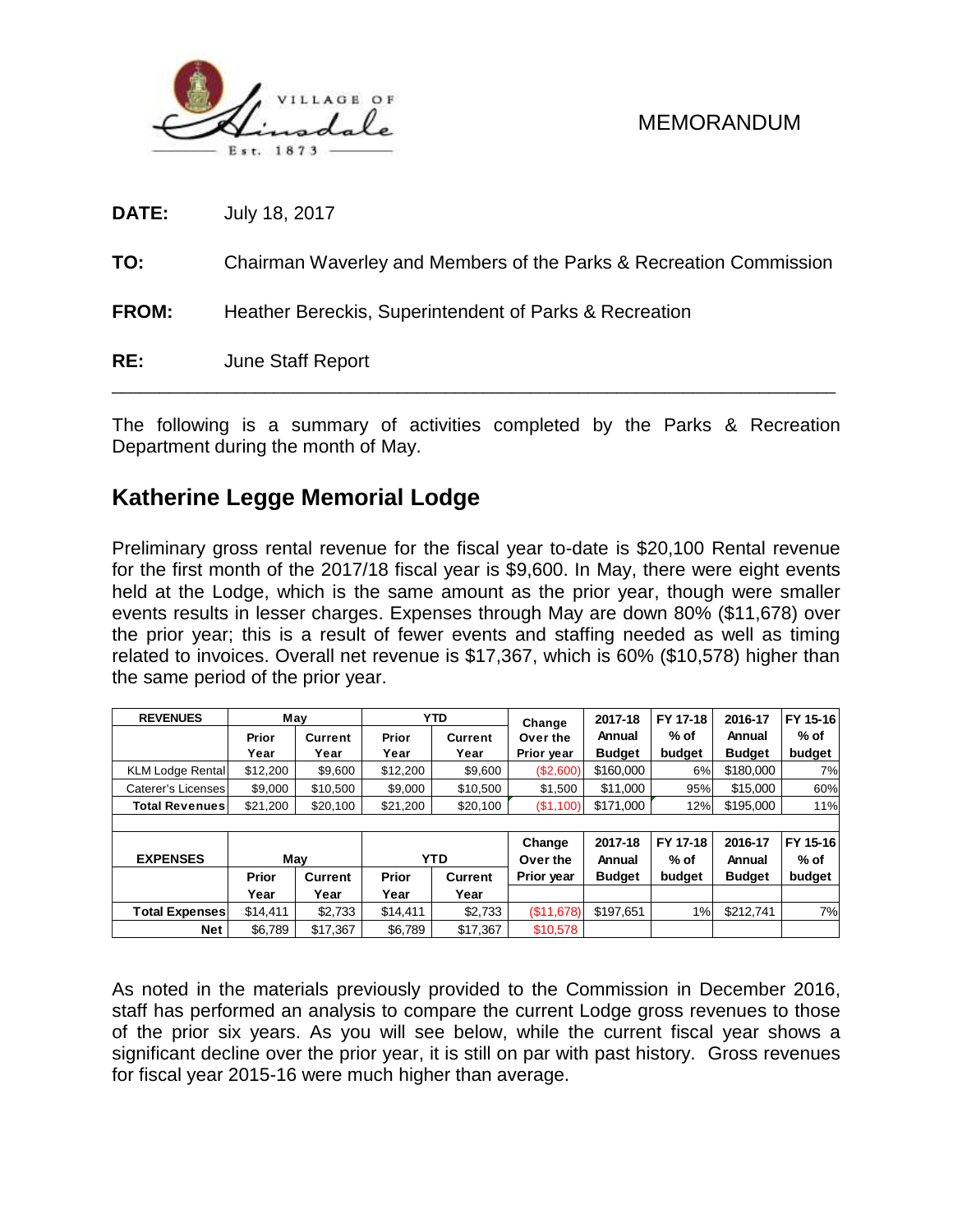

| <b>KLM Gross Monthly Revenues</b> |    |           |    |           |                                  |           |                                             |         |     |           |     |           |             |
|-----------------------------------|----|-----------|----|-----------|----------------------------------|-----------|---------------------------------------------|---------|-----|-----------|-----|-----------|-------------|
| Month                             |    |           |    |           | 2011/12 FY 2012/13 FY 2013/14 FY |           | 2014/15 FY 2015/16 FY 2016/17 FY 2017/18 FY |         |     |           |     |           |             |
| May                               | \$ | 8,561     | \$ | 8,801     | \$                               | 16,796    | \$                                          | 13,745  | \$  | 16,000    | \$  | 11,850    | \$<br>9,600 |
| June                              | \$ | 11,156    | \$ | 10,745    | \$                               | 26,818    | \$                                          | 17,450  | \$  | 22,770    | \$  | 22,845    |             |
| July                              | \$ | 13,559    | \$ | 9,786     | Ş.                               | 18,650    | \$                                          | 12,909  | \$. | 27,475    | Ş   | 12,550    |             |
| August                            | \$ | 17,759    | \$ | 18,880    | \$.                              | 19,579    | \$                                          | 25,350  | Ş   | 24,775    | \$. | 12,645    |             |
| September                         | \$ | 14,823    | \$ | 14,498    | \$                               | 12,137    | \$                                          | 24,510  | \$. | 15,250    | \$  | 11,500    |             |
| October                           | \$ | 16,347    | \$ | 15,589    | \$                               | 14,825    | \$                                          | 23,985  | \$  | 25,580    | \$  | 21,395    |             |
| November                          | \$ | 8,256     | \$ | 11,612    | \$                               | 8,580     | \$                                          | 14,724  | \$  | 14,825    | \$  | 6,700     |             |
| December                          | \$ | 8,853     | \$ | 10,265    | \$                               | 13,366    | \$                                          | 17,290  | \$  | 17,200    | \$  | 13,457    |             |
| January                           | \$ | 1,302     | \$ | 4,489     | \$                               | 250       | \$                                          | 8,450   | \$  | 2,850     | \$  | 4,624     |             |
| February                          | \$ | 2,301     | \$ | 6,981     | \$                               | 7,575     | \$                                          | 3,120   | \$  | 2,400     | \$  | 4,550     |             |
| March                             | \$ | 2,506     | \$ | 7,669     | \$                               | 4,245     | \$                                          | 6,725   | \$  | 8,945     | \$  | 5,944     |             |
| April                             | \$ | 2,384     | \$ | 4,365     | \$                               | 3,600     | \$                                          | 12,695  | \$  | 9,125     | \$  | 4,300     |             |
| totall                            |    | \$107,807 |    | \$123,680 |                                  | \$146,421 | \$                                          | 180,953 |     | \$187,195 |     | \$132,360 | \$<br>9,600 |

The graph below shows the past three years of lodge revenue and the upcoming year's projection. Future predictions are based on the average revenue from the event type. Also included below are charts indicating the number of reservations and reservation type by month. Typically, events are booked 6-18 months in advance of the rentals; however, if there are vacancies, staff will accept reservations within 5 days of an event. These tracking devices will be updated monthly.

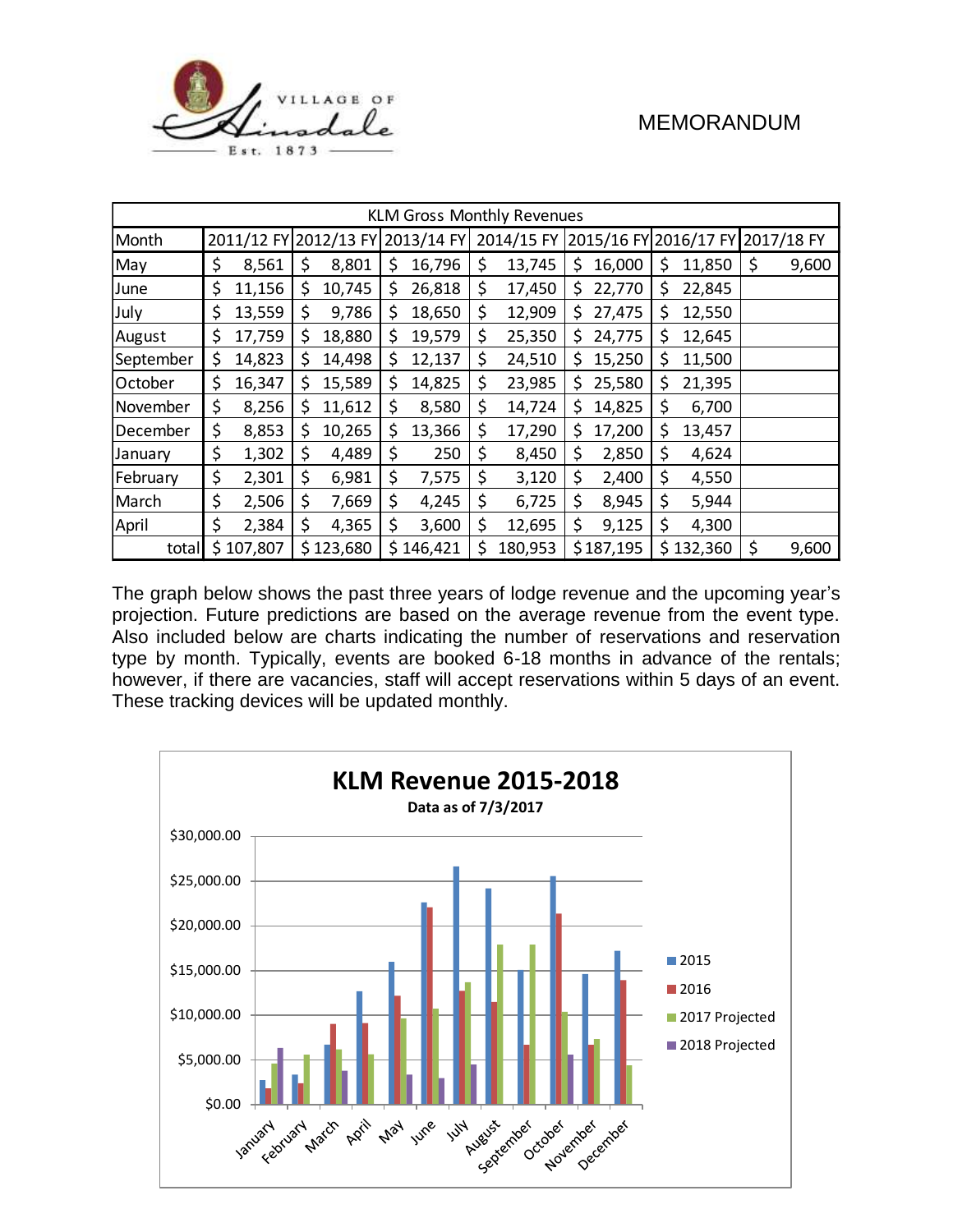



As you will note, there still is some concern warranted due to the decline in bookings. However, staff has begun seeing an increase in reservations related to increased marketing, especially during the late summer/early fall months. Calls for events 8-18 months out are already coming in, as you will note from the charts above. The full marketing budget for 2016/17 was spent, including social media boosts, and ads in high profile websites and magazines. Staff is now working to implement the approved marketing plan for the 2017/18 FY, including the possibility of working with a social media marketing firm to increase the online presence of KLM Lodge. Details on this will be presented at the July Parks & Recreation Commission meeting.

### **Upcoming Brochure & Activities**

#### **Brochure & Programming**

Fall Brochure planning and preparation is underway, with the scheduled delivery date for residents being July 31<sup>st</sup>. Staff will be adding a number of new programs and special events, including Food & Wine Pairing night at KLM Lodge and the continuation of Movies in the Park.

#### **July 4th**

The annual July  $4<sup>th</sup>$  Parade and Festival that was held on Tuesday, July  $4<sup>th</sup>$ . There were 69 groups and paid entertainers scheduled to walk in the parade. Donation slips to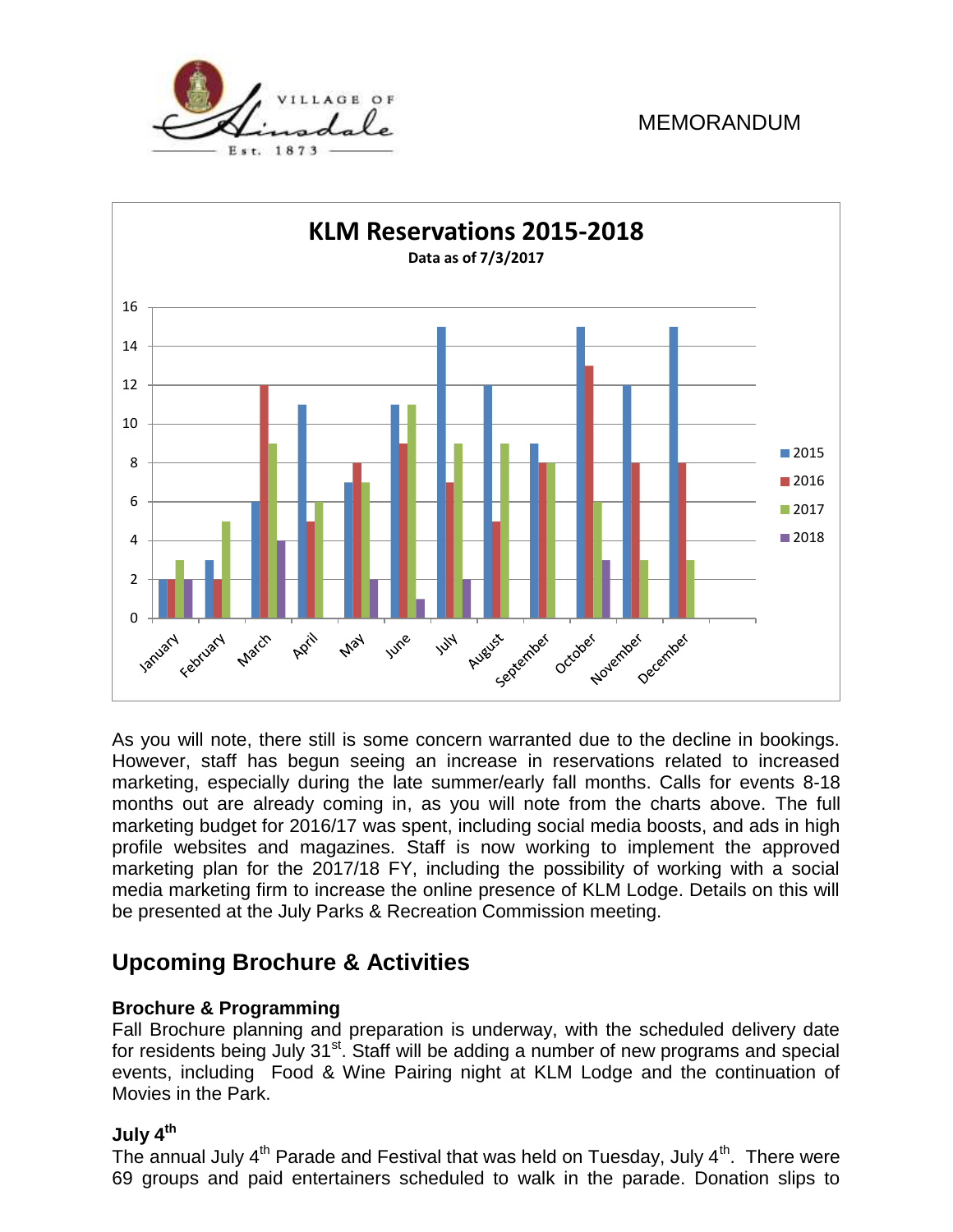

support the parade were inserted in the May and June water bills; to date \$8,420has been collected. Community groups and nonprofit organizations participate in the parade free of charge. There is a fee of \$150 for businesses and political candidates; there are eighteen paid entries; seven businesses and five political candidates. Craft Productions was retained for the tenth year to manage the Arts and Crafts Festival. Hinsdale Rotary sponsored the annual turtle races. Events at Burlington Park ran from 10:00 am through 4:00 pm and included the turtle races, craft fair, food vendors, kids' rides and games and a performance by the West Suburban Concert Band.

#### **Special Events**

The first in a series of three events titled "Lunch on the Lawn" began Wednesday June 14<sup>th</sup>. Performers scheduled are Scribble Monster-Kid and Family Rock Show on June  $14<sup>th</sup>$ ; Jason Kollum-Comedy Juggling and Balancing on July  $12<sup>th</sup>$ ; and The Pack Drumline and Dance Crew on August 2<sup>nd</sup>. These events are held in Burlington Park from 12:30-1:30pm. Guests are encouraged to bring lunch and enjoy the free entertainment. This is done in collaboration with the Hinsdale Public Library.

Additionally, the new Movies in the Park Series will begin on July 19<sup>th</sup> with a showing of Finding Dory. The second movie is scheduled for August  $16<sup>th</sup>$ , showing The Sandlot. These events will be held at KLM Park, starting at dusk. Staff has secured a sponsorship for these events with Amita Health. Free popcorn will be provided to all attendees.

#### **Inclusion**

Two children with special needs have enrolled in summer activities. Staff met with the families to assess their childrens' disabilities. It is necessary to hire inclusion aides to assist them in participating. In addition, the Burr Ridge Park District has one Hinsdale family enrolled in their summer camp programs; based on participant needs assessments, it will be necessary for them to have one-on-one inclusion aides. Per the Gateway Special Recreation Association agreement, the Village will be required to reimburse Burr Ridge Park District for the personnel costs for the one-on-one aides.

### **Field & Park Updates**

#### **Fields**

Athletic play on the fields wrapped up for the spring season at the end of June. Staff is actively working with community organizations to schedule the dates for their fall programming. Fall user groups include AYSO youth and adult soccer, Falcon Football, Community House flag football, St. Isaacs's football, D181 and D86 Cross Country, and Illinois Girls Lacrosse Association. Once the needs of the recreational programs are met, the remaining field space is available for competitive athletic programs. Fall programming begins in mid-August; with field prep beginning in mid-July.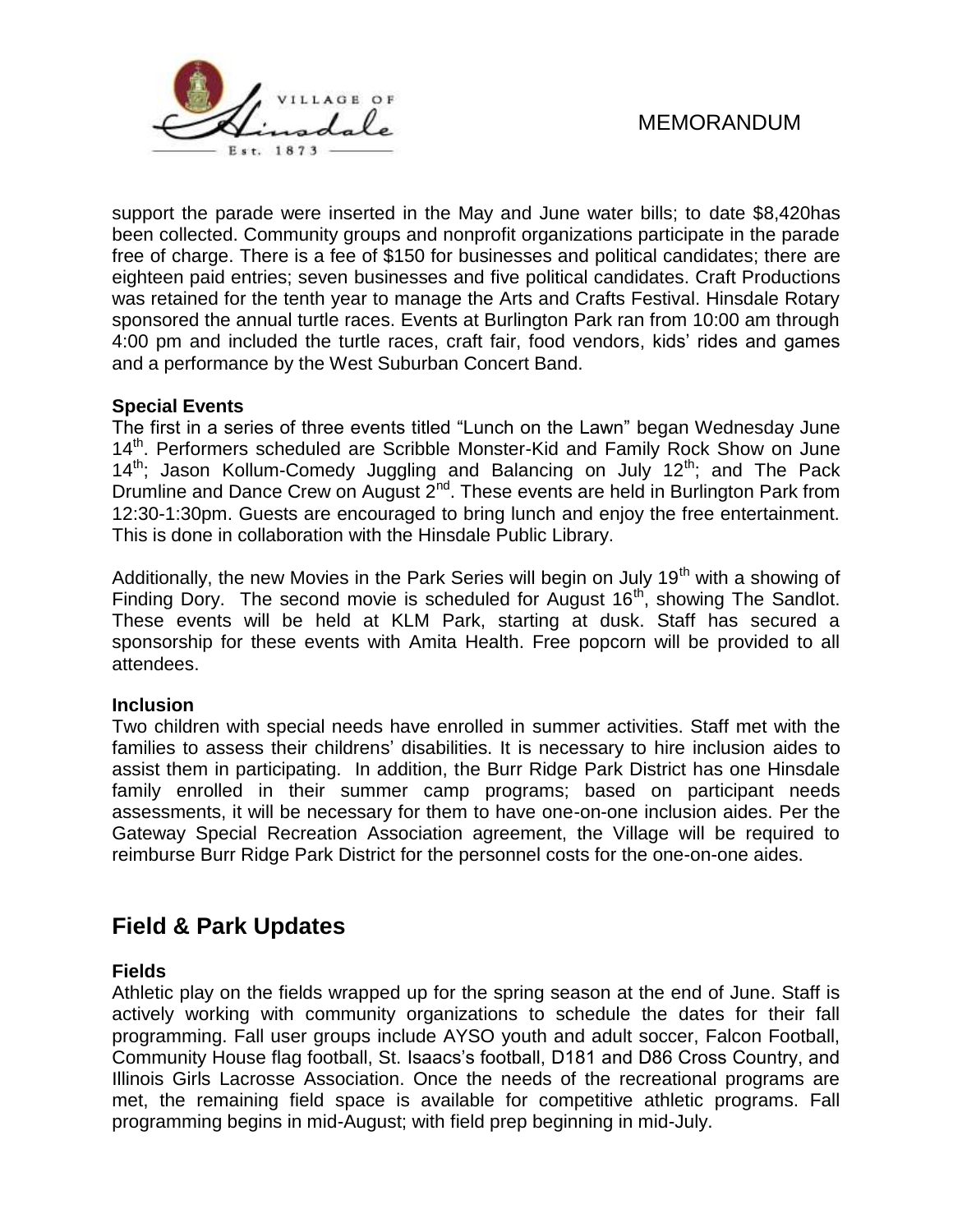

### **Parks**

Parks & Recreation Commission Members are currently working on surveys of all Village Parks. These surveys provide an overview of all park components, from bench quantity and type to condition of sidewalks, buildings and playgrounds. Staff will be compiling all of the results and presenting the information at the July Parks & Recreation Commission Meeting. From there, the Commission will be recommending schedules for upkeep, improvements and general maintenance.

## **Platform Tennis**

### **Annual Court Maintenance**

To ensure that the courts are in good condition for the coming season, staff has scheduled work to be done on the courts and to the heaters. Riley Green Mountain will be out in early August to complete repairs to the court screens, snow boards and court doors. Repairs to the courts are in the operating budget and are expected to cost \$7,500.

### **Memberships**

Renewal letters will go out to past members in early August; current memberships are good through August 2017. Pricing for the 2016/17 season will remain the same, with a late fee incurring after October  $31<sup>st</sup>$ . This was approved by the Village Board at its March 7, 2017 meeting.

# **Community Pool**

#### **Pass Sales**

The Hinsdale Community Pool opened for the season Saturday, May 27<sup>th</sup>. A summary of current membership revenue is below.

This summary provides pass sales data through July  $3<sup>rd</sup>$ . Revenue for the same period of the prior year has remained virtually the same, with an increase of 0% (\$5). Resident family pass sales for the same period of the prior year increased 3% (\$2,215).. For the same period of the prior year, 10-Visit pass sales decreased 16% (\$2,850). This may be attributed to the increase in Resident family pass sales.

This is the third year that Neighborly pass rates have been available; the fee is \$75 more than the Resident rate. The rates are offered to residents in the communities of LaGrange, LaGrange Park, Indian Head Park, Western Springs, Willowbrook, Brookfield and other communities that do not have municipal or park district run pools. Staff has been marketing the rates in these communities through ads in church bulletins, local newspapers and Park District brochures.